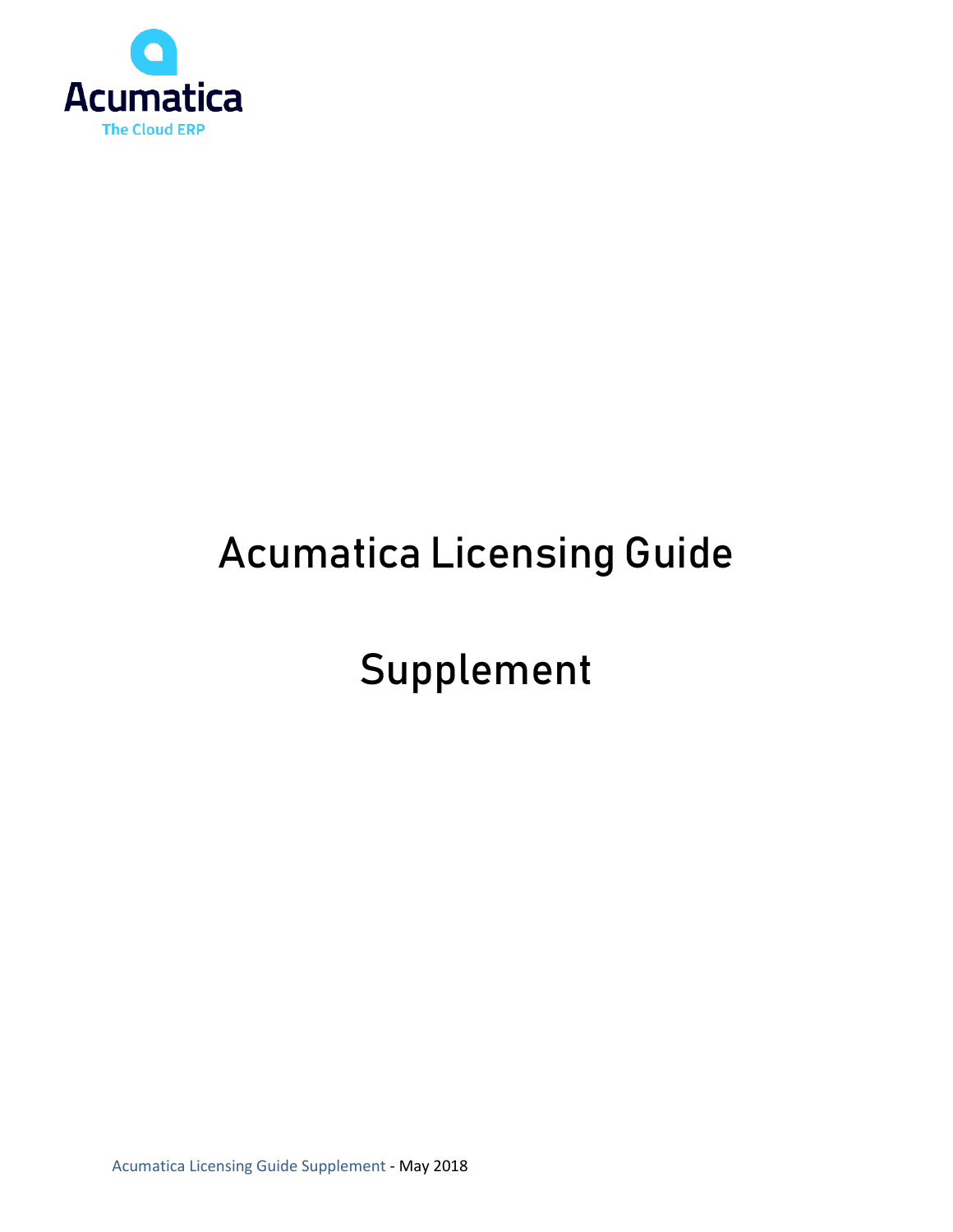# Licensing Guide Supplement Overview

Customers can license the Acumatica ERP solution in one or more of the following ways: Consumption based (Transaction Tiers or Resource Levels), Named Users, and Concurrent Users. This Licensing Guide Supplement only covers Resource Level Licensing, for all other licensing please see the [Acumatica](https://www.acumatica.com/agreements)  [Licensing Guide.](https://www.acumatica.com/agreements) Headings or sections that mention "license" or "licensing", may also apply to a SaaS Subscription, where applicable.

Following a review of Resource Level Licensing in January 2018, it was determined that while there were many benefits to this model, there were circumstances where system performance was less than optimal. To eliminate reduced system performance, a new pricing model was presented, called Transaction Tier pricing. Transaction Tier pricing maintains the advantages of Resource Level pricing, while removing the need to sacrifice system performance. Acumatica recommends Transaction Tier licensing but presents Resource Level Licensing in this supplement.

# **Licensing**

Resource level licensing is based on the number of logical CPU Cores activated for Private Cloud Perpetual (PCP) and Private Cloud Subscription (PCS) licenses. The licensing purchased will determine how many logical CPU Cores Acumatica's ERP solution will utilize.

In Acumatica's SaaS offering, Resource level is tied to the maximum transactions and concurrent users shown in Table 1.

## **Resource Levels**

Before determining a server configuration, you should use you first need to make sure that you have selected the appropriate Acumatica ERP License Resource Level, which is directly related to the type of server environment you will use.

Instead of charging for every user that needs to use Acumatica's ERP system, in some situations it may be more advantageous to license Acumatica using a Resource Level licensing. Resource Level licensing is based on the overall U*sage* and *Load* levels you will have on the system. The more transaction volume (usage) and users (load) you expect, the larger the resource level license you will require.

When determining the expected usage level, you will use information for the number of *Commercial Transactions* you expect to process during your peak month and peak hour. The peak month is your busiest month of the year, and the peak hour is the hour where you expect the highest usage volume and load to occur in the business over the next 12 months.

As used in this License and Subscription Guide Supplement, a *Commercial Transaction* is getting a sale and purchase completed from start to finish through the system. For example, on Acumatica ERP *Small* Resource Level license with appropriate hardware, you can create and process up to 3,000 orders, ship them, invoice them, post them, accept payments, create and process similar amount of purchase orders, receipts, vendor invoices, and outgoing payments. Additionally, you should not have any busy hour where you create more than 100 of any of these transactions (i.e. more than 100 orders, shipments, or payments, etc.).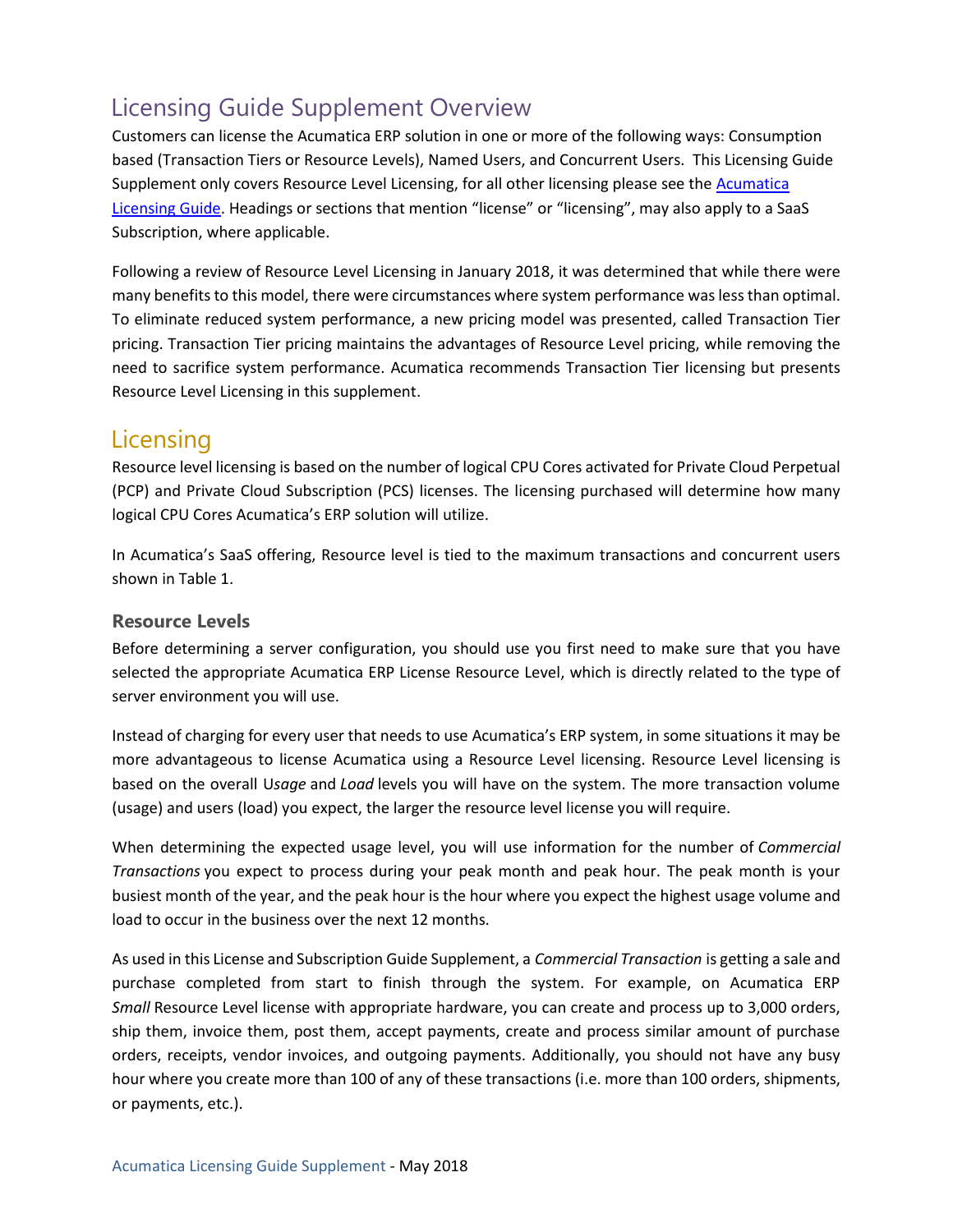The following table will help you find an appropriate hardware resource level that is consistent with your anticipated usage (# of peak transactions/hr) and load (# of peak users at peak time).

| <b>Resource Level</b> | <b>Transactions per Hour</b><br><b>Maximum</b> | <b>Commercial Transactions</b><br>per Month - Maximum | <b>Concurrent Users or</b><br>Medium/Heavy* Users (Max) | <b>Total Number of</b><br><b>Users</b> |
|-----------------------|------------------------------------------------|-------------------------------------------------------|---------------------------------------------------------|----------------------------------------|
| <b>Small</b>          | 100                                            | 3,000                                                 | 25                                                      | 100                                    |
| Medium                | 200                                            | 7,500                                                 | 50                                                      | 200                                    |
| Large                 | 400                                            | 15,000                                                | 100                                                     | 400                                    |
| X-Large               | 800                                            | 30,000                                                | 200                                                     | 800                                    |
| 2X-Large              | 1.500                                          | 60,000                                                | 350                                                     | 1,500                                  |
| $3X-Large$            | 3.000                                          | 120,000                                               | 500                                                     | 2.000                                  |
| $AX-Large$            | 6.000                                          | 250,000                                               | 1.000                                                   | 4,000                                  |

### **License Parameters for Resource Levels**

#### **Table 1: Resource Level License Guidance**

\* Medium Users are users that rely on the system every day and tend to use the system generally once every 10 minutes. Heavy Users tend to use the system 20+ times during their daily peak hours.

If using APIs, OData Export, or scheduled import/exports to run automated background processes, the maximum number of concurrent users and hourly transaction volumes will be lower than that shown in the above table. It is recommended that you select the resource level higher than the level that was defined by the number of transactions or recommended concurrent users. (For example, if you have 200 transactions during your peak hour and use integration with external systems, you should select the *Large* resource level).

In Acumatica versions prior to 2018R1, the actual system performance can vary greatly based on system hardware, usage patterns, and many other factors. Acumatica releases, starting with 2018R1, have a more precise and adaptive in-product Resource Level Manager which monitors and maintains optimized performance for all users of the system. The resource level manager balances resource usage across all resource requests and eliminates excessive resource monopolization by individual sessions. Therefore, please use the Resource Level License Guidance (Table 1) to determine which resource level license you should use. Improved hardware will only help response times so long as transaction volume and user load levels are below the guidance provided in the table. Once guidance levels are exceeded, users may begin to see significant performance degradation.

## **PCP and PCS License Limitations**

Resource level licensing is based on the number of logical CPU Cores activated for Private Cloud Perpetual (PCP) and Private Cloud Subscription (PCS) licenses. The licensing purchased will determine how many logical CPU Cores Acumatica's ERP solution will utilize.

Table 2 shows the maximum number of logical CPU cores recognized by each Resource Level license. The number of logical CPU cores in the license is typically less than or equal to the number of physical CPU cores on your physical server(see [Server Configurations](https://help-2019r1.acumatica.com/(W(1))/Help?ScreenId=ShowWiki&pageid=54ef574c-0adf-48a0-b5be-d3438a6e5400)). Your operating system will still be able to utilize additional cores for OS related tasks.

| <b>Resource Level</b>            | Small | Medium |    | Large X-Large 2X-Large 3X-Large |    | 4X-Large |
|----------------------------------|-------|--------|----|---------------------------------|----|----------|
| <b>Logial CPU Cores</b><br>(Max) |       |        | 16 | 32                              | 64 | 128      |

**Table 2: Logical CPU Core Limits**